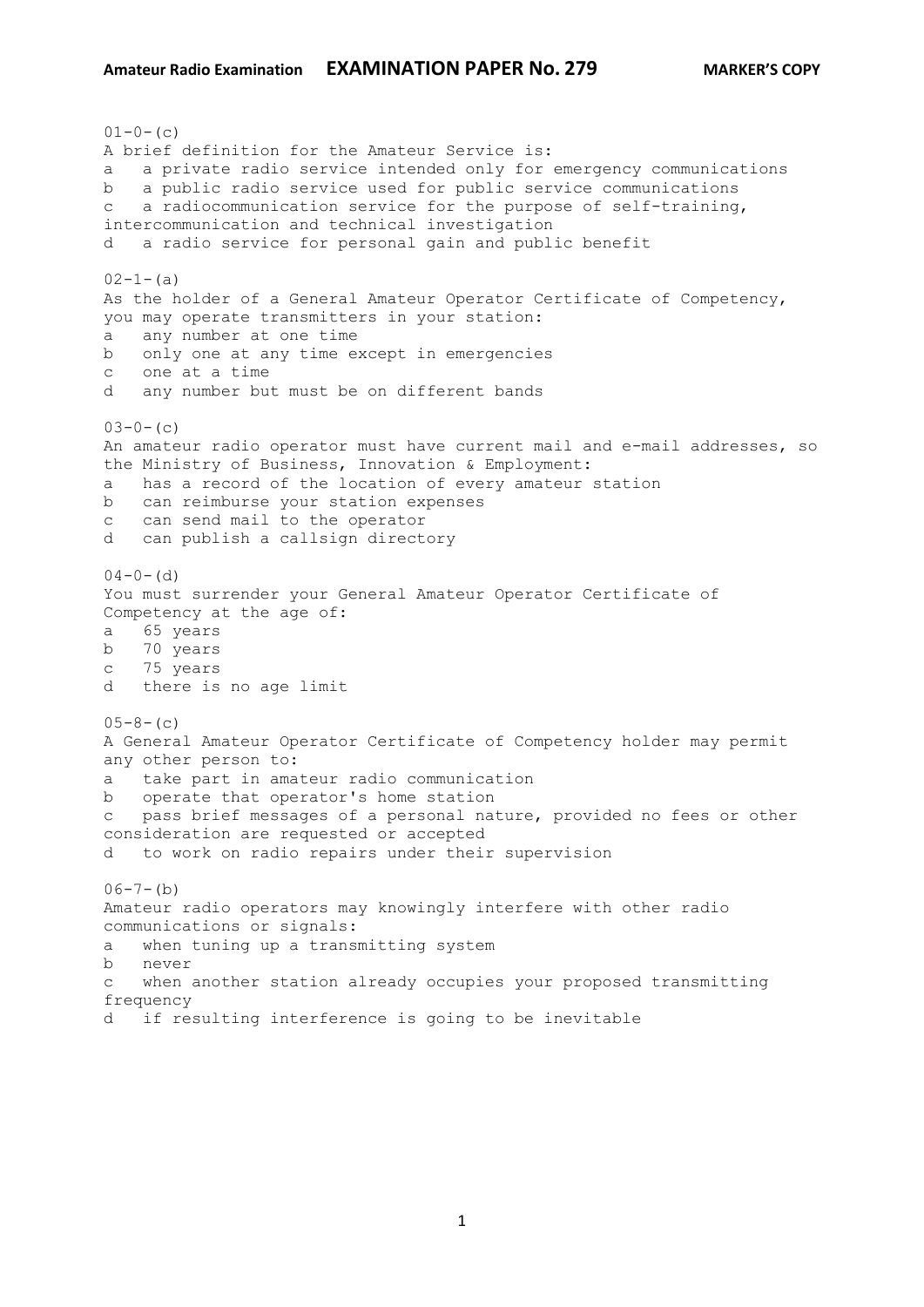$07-1-(b)$ A New Zealand amateur radio operator may: a be prepared with emergency radio apparatus available on 12-hour notice b train for and support disaster relief activities c operate with emergency traffic-handling, using solar cells during week-end days d use portable antennas but, only during daylight hours  $08-4-(d)$ In New Zealand, the "20 metre band" frequency limits are: a 14.00 to 14.20 MHz b 14.00 to 14.25 MHz c 14.00 to 14.30 MHz d 14.00 to 14.35 MHz  $09-8-(c)$ When the Amateur Service is a secondary user of a band and another service is the primary user, this means: a nothing at all, because all services have equal rights to operate b amateurs may only use the band during declared emergencies c the band may be used by amateurs provided harmful interference is not caused to other services d you may increase transmitter power to overcome any interference  $10-1-$ (a) Silicon, as used in diodes and transistors, has been doped to become: a a semiconductor b a superconductor c a conductor d an insulator  $11-0-$  (c) The plastic coating around wire is: a a conductor b an inductor c an insulator d a magnet  $12-5-(a)$ The voltage "two volts" is also: a 2,000 mV b 2,000 kV c 2,000 uV d 2,000 MV  $13-1-(b)$ A current of 10 mA is measured in a 500 ohm resistor. The voltage across the resistor will be: a 50 volt b 5 volt c 500 volt d 5000 volt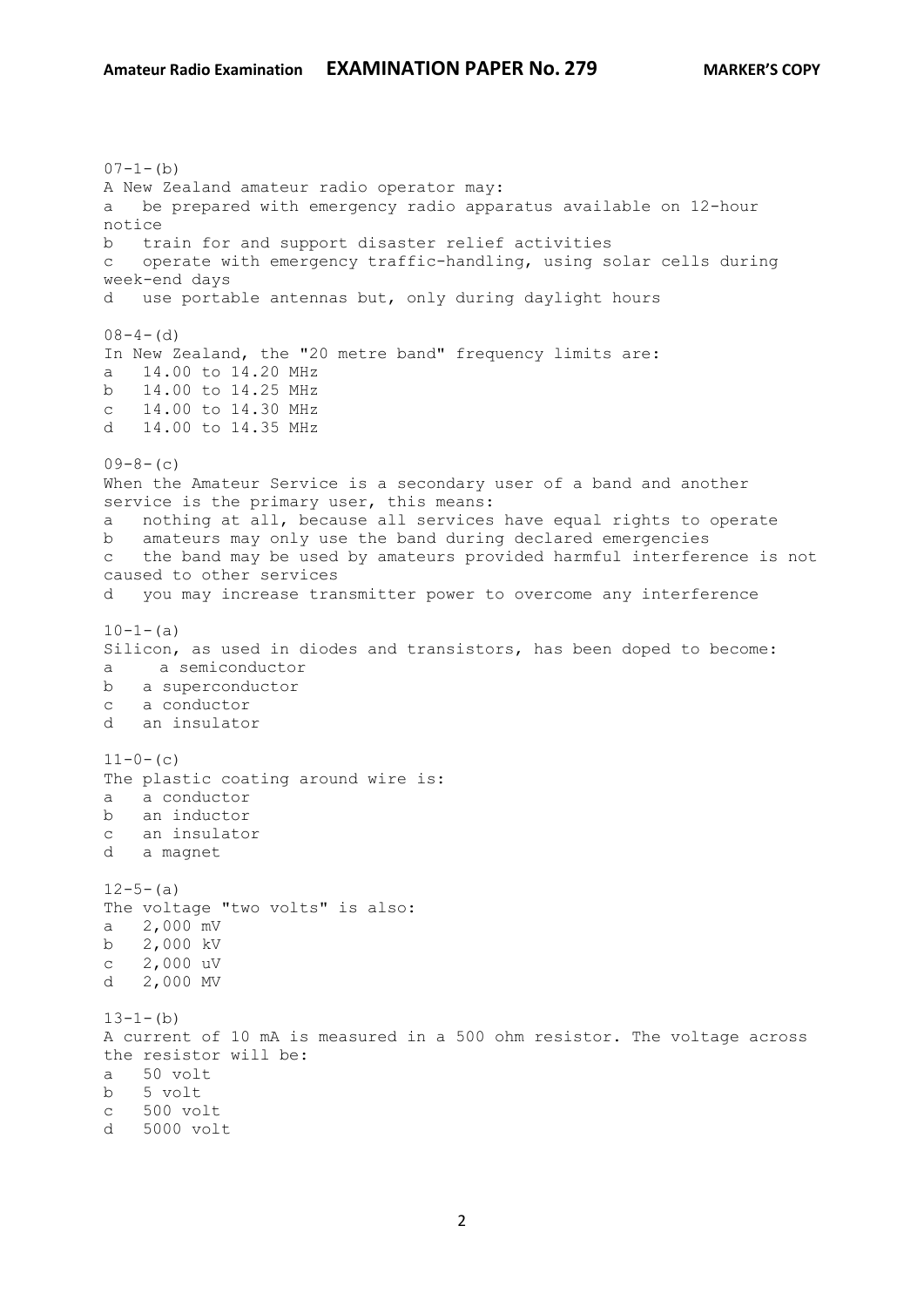$14-1-(a)$ A circuit has a total resistance of 100 ohm and 50 volt is applied across it. The current flow will be: a 500 mA b 50 mA c 2 ampere d 20 ampere  $15-4-$ (c) You can operate this greatest number of identical lamps, each drawing a current of 250 mA, from a 5A supply: a 50 b 30 c 20 d 5  $16-5-(a)$ If a 2.2 megohm and a 100 kilohm resistor are connected in series, the total resistance is: a 2.3 megohm b 2.1 megohm c 2.11 megohm d 2.21 megohm  $17-3-(a)$ The following combination of 28 ohm resistors has a total resistance of 42 ohm: a a combination of two resistors in parallel, then placed in series with another resistor b a combination of two resistors in parallel, then placed in series with another two in parallel c three resistors in series d three resistors in parallel  $18-5-(a)$ A current of 500 milliamp passes through a 1000 ohm resistance. The power dissipated is: a 250 watt b 0.25 watt c 2.5 watt d 25 watt  $19-0-$  (c) The following two quantities should be multiplied together to find power: a resistance and capacitance b voltage and inductance c voltage and current d inductance and capacitance  $20-4-(a)$ An impure signal is found to have 2 kHz and 4 kHz components. This 4 kHz signal is: a a harmonic of the 2 kHz signal b a fundamental of the 2 kHz signal c a sub-harmonic of 2 kHz d the DC component of the main signal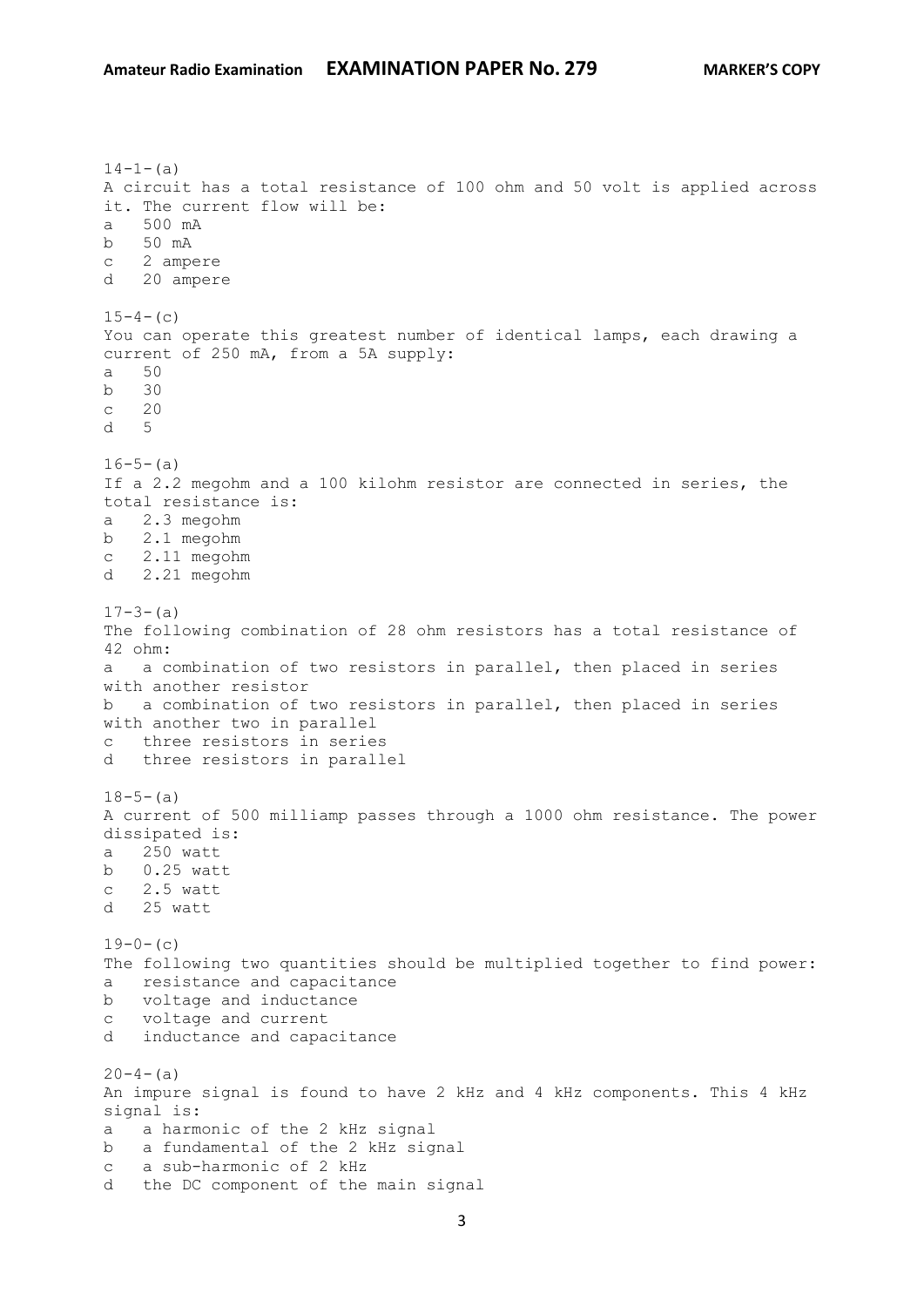$21 - 9 - (d)$ Increasing the number of turns on an inductor will make its inductance: a decrease b remain unchanged c become resistive d increase  $22-6-(b)$ An inductor and a capacitor are connected in parallel. At the resonant frequency, the resulting impedance is: a minimum b maximum c totally reactive d totally inductive  $23-8-(b)$ The correct colour coding for the earth wire in a flexible mains lead is: a brown b yellow and green c blue d white  $24-9-$ (c) The following material is considered to be a semiconductor: a copper b sulphur c silicon d tantalum  $25 - 7 - (c)$ To bias a transistor to cut-off, the base must be: a at the collector potential b mid-way between collector and emitter potentials c at the emitter potential d mid-way between the collector and the supply potentials  $26-9-(a)$ A triode valve has this many grids: a one b two c three d three plus a filament  $27-6-$ (b) An ammeter should not be connected directly across the terminals of a 12 volt car battery because: a no current will flow because no other components are in the circuit b the resulting high current will probably destroy the ammeter c the battery voltage will be too low for a measurable current to flow

4

d the battery voltage will be too high for a measurable current to flow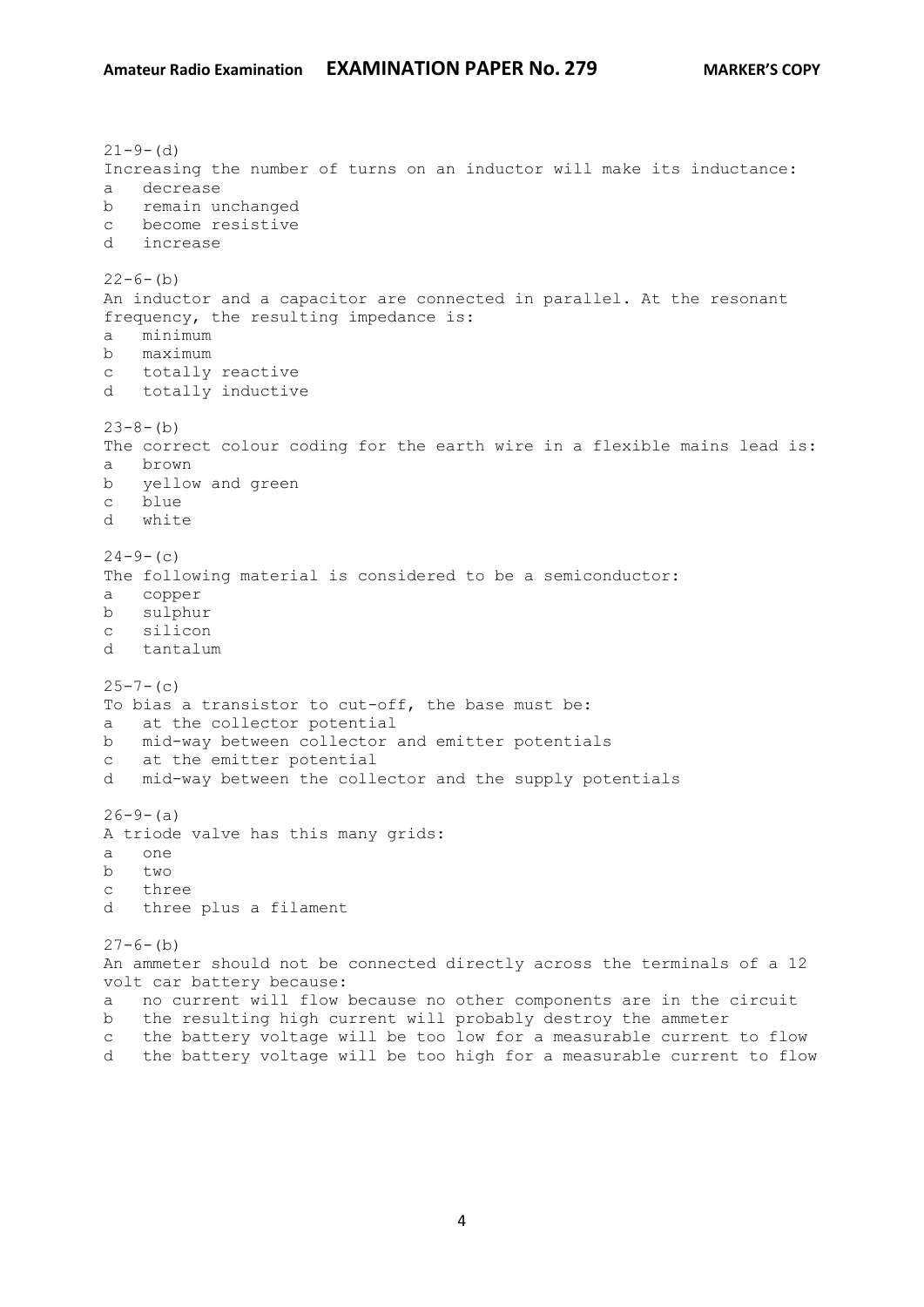```
28-5-(d)An attenuator network has 10 volt rms applied to its input with 1 volt 
rms measured at its output. The attenuation of the network is:
a 6 dB
b 10 dB
c 40 dB 
d 20 dB 
29-4- (d)
In an HF station, the "linear amplifier" is:
a an amplifier to remove distortion in signals from the transceiver
b an amplifier with all components arranged in-line
c a push-pull amplifier to cancel second harmonic distortion
d an optional amplifier to be switched in when higher power is required
30-9-(b)In a frequency modulation receiver, this connects to the audio frequency 
amplifier output:
a the intermediate frequency amplifier
b the speaker and/or headphones
c the frequency discriminator
d the limiter
31-9-(a)In a single sideband and CW receiver, this is connected to the output of 
the audio frequency amplifier:
a the speaker and/or headphones
b the mixer
c the radio frequency amplifier
d the beat frequency oscillator
32 - 2 - (d)Of two receivers, the one capable of receiving the weakest signal will 
have:
a an RF gain control
b the loudest audio output
c the greatest tuning range
d the least internally generated noise
33-9- (a)
The AGC circuit in a receiver usually controls the:
a RF and IF stages
b audio stage
c mixer stage
d power supply
34-1-(b)
A superhet receiver, with an IF at 500 kHz, is receiving a 14 MHz signal. 
The local oscillator frequency is:
a 19 MHz
b 14.5 MHz
c 500 kHz
d 28 MHz
```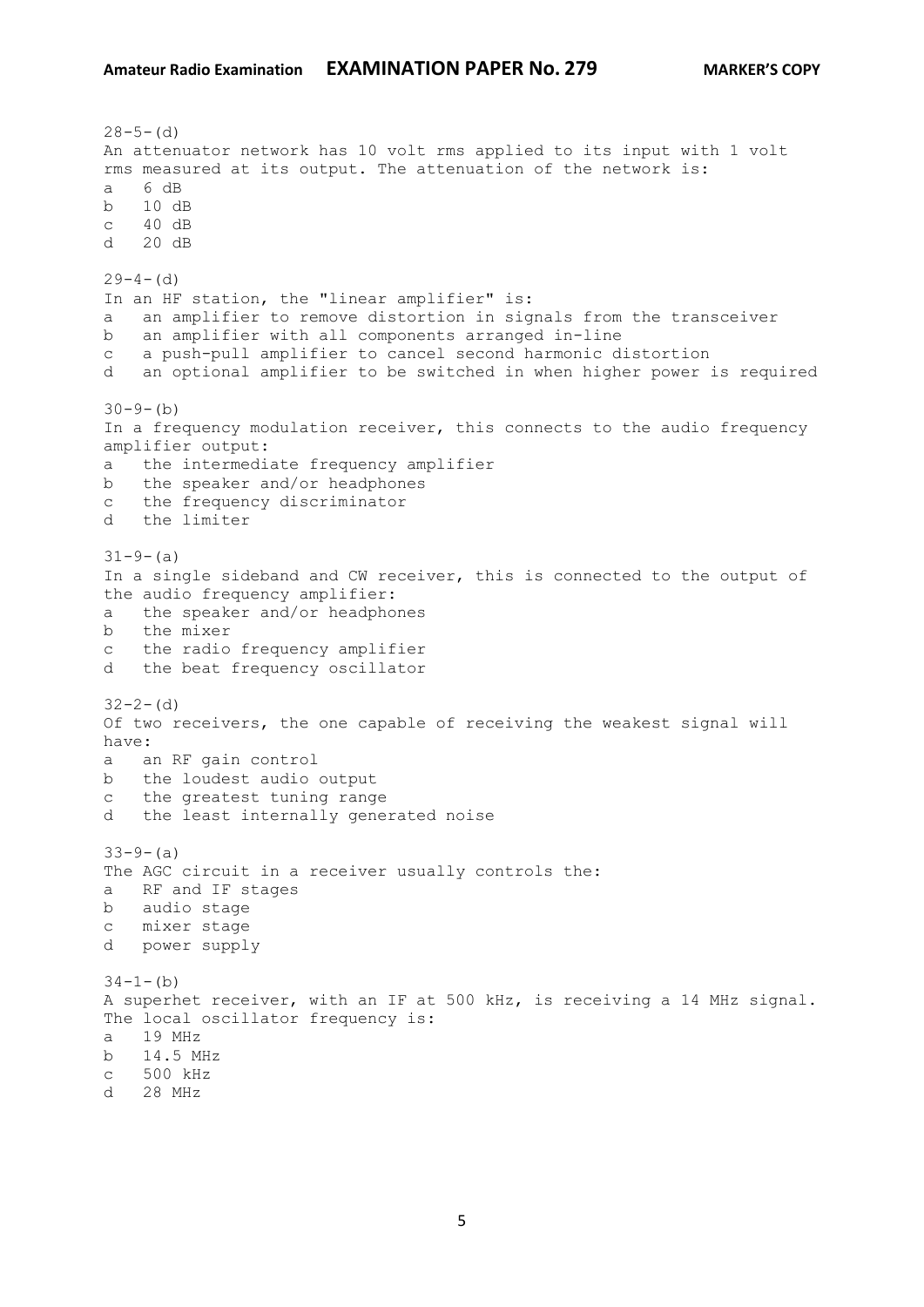$35-1-(a)$ In a communications receiver, a highly-selective filter would be located in the: a IF circuits b local oscillator c audio output stage d detector  $36-2-$  (d) The primary source of noise that can be heard in a UHF band receiver with its antenna connected is: a detector noise b atmospheric noise c man-made noise d receiver front-end noise  $37-9-$  (a) In a CW transmitter, this is located between the master oscillator and the power amplifier: a driver/buffer b audio amplifier c power supply d telegraph key  $38-8-(c)$ In a single sideband transmitter, the output of this is connected to the mixer: a radio frequency oscillator b linear amplifier c variable frequency oscillator d antenna  $39-5-(a)$ Several stations advise that your FM simplex transmission in the "two metre" band is distorted. The cause might be that: a the transmitter modulation deviation is too high b your antenna is too low c the transmitter has become unsynchronised d your transmitter frequency split is incorrect  $40-0-$  (c) A harmonic of a signal transmitted at 3525 kHz would be expected to occur at: a 3573 kHz b 21050 kHz c 7050 kHz d 14025 kHz  $41-0-$  (d) Harmonics are to be avoided because they: a cause damage to amateur equipment b make your signal unreadable at other stations on that band c cause possible interference to other users of that band d cause possible interference to services using other bands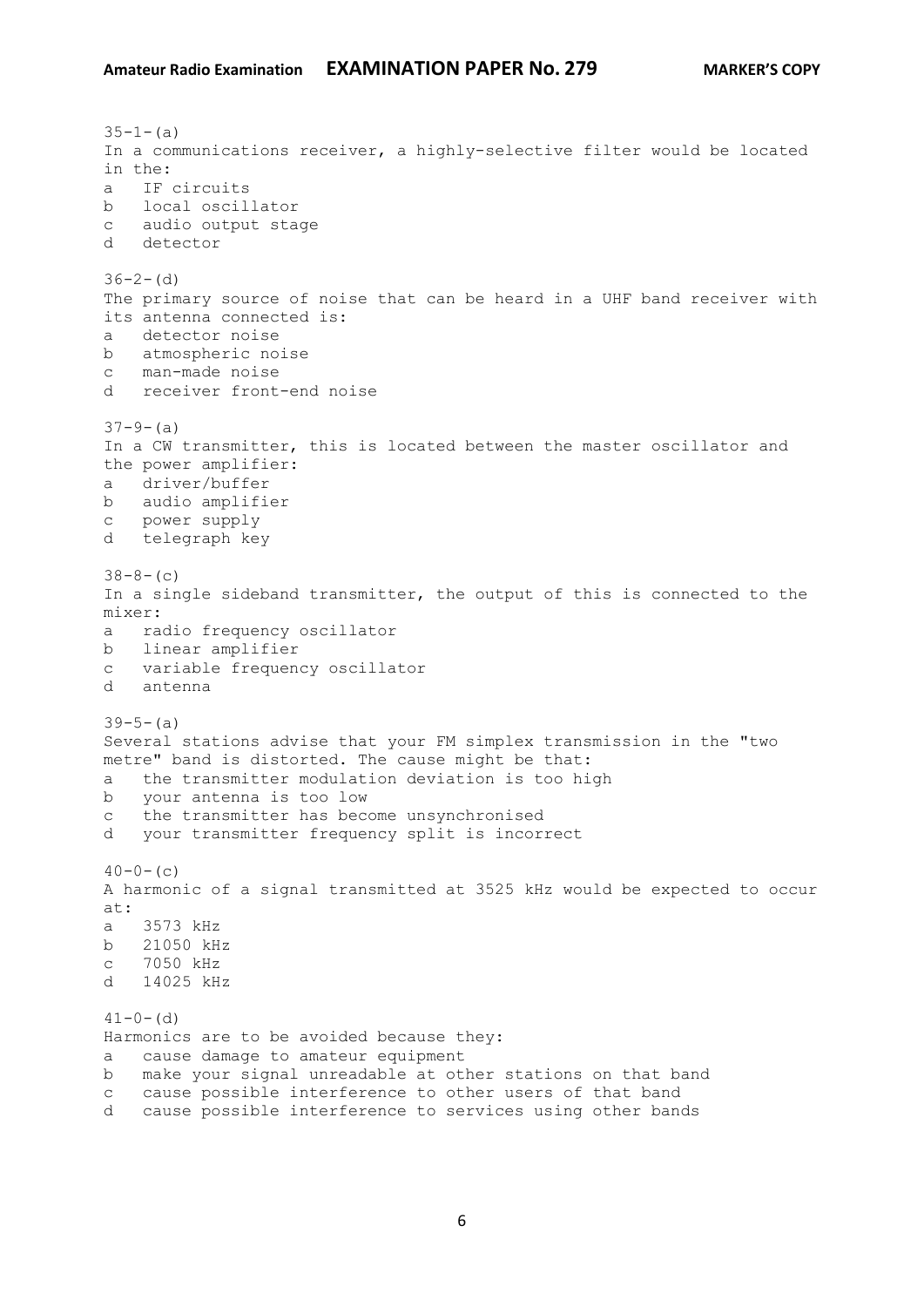$42 - 3 - (a)$ The following could power a solid-state 10 watt VHF transceiver: a a 12 volt car battery b 6 penlite cells in series c a 12 volt, 500 mA plug-pack d a 6 volt 10 amp-hour gel cell  $43-2-(c)$ A transformer is used in a power supply to: a transform the incoming mains AC voltage to a DC voltage b ensure that any RF radiation cannot get into the power supply c transform the mains AC voltage to a more convenient AC voltage d transform the mains AC waveform into a higher frequency waveform  $44-3-(a)$ A signal report of "5 and 1" indicates: a perfect intelligibility but very low signal strength b very low intelligibility but good signal strength c perfect intelligibility, high signal strength d medium intelligibility and signal strength  $45 - 9 - (a)$ The "National System" is: a a series of nationwide amateur radio linked repeaters in the 70 cm band b the legal licensing standard of Amateur operation in New Zealand c the official New Zealand repeater band plan d a nationwide emergency communications procedure  $46-2-(b)$ "VOX" stands for: a volume operated extension speaker b voice operated transmit c variable oscillator transmitter d voice operated expander  $47-6-$  (d) The "Q" signal "shall I decrease transmitter power?" is: a QRL? b QRZ? c QRN? d ORP?  $48-0-$  (d) Any length of transmission line may be made to appear as an infinitely long line by: a shorting the line at the end b leaving the line open at the end c increasing the standing wave ratio above unity d terminating the line in its characteristic impedance  $49-7-(a)$ The velocity factor of a coaxial cable with solid polythene dielectric is about: a 0.66 b 0.1 c 0.8  $d = 1.0$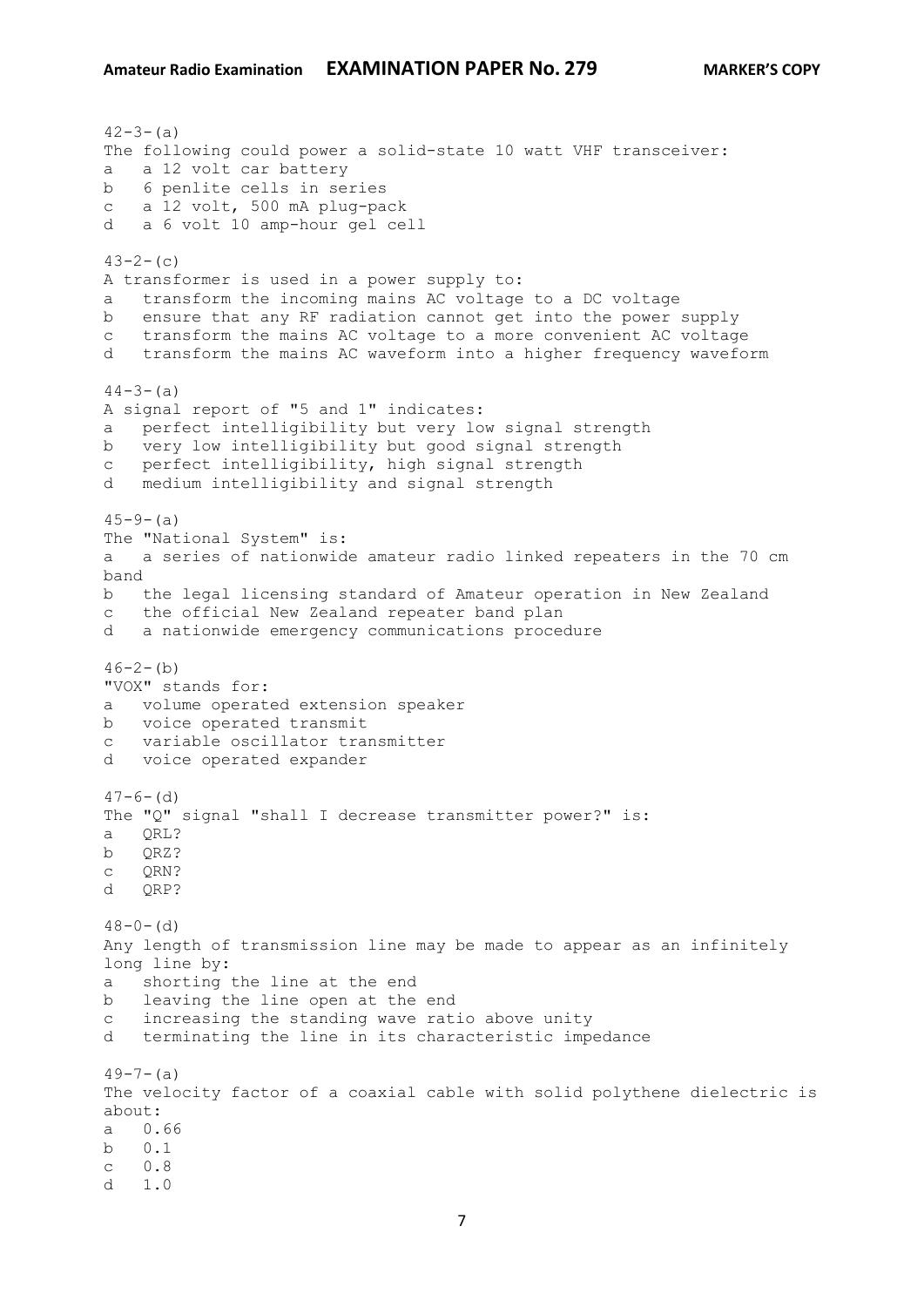```
50-0- (d)
The support member for the elements of a Yagi antenna is known as the:
a reflector
b driven element
c director
d boom
51 - 2 - (d)An antenna which transmits equally well in all compass directions is a:
a dipole with a reflector only
b dipole with director only
c half-wave horizontal dipole
d quarter-wave grounded vertical
52-9-(a)A vertical antenna which uses a flat conductive surface at its base is 
the:
a quarter-wave ground plane
b vertical dipole
c rhombic
d long wire
53-9-(b)On VHF and UHF bands, polarisation of the receiving antenna is important 
in relation to the transmitting antenna, but on HF it is relatively 
unimportant because:
a the ground wave and the sky wave continually shift the polarisation
b the ionosphere can change the polarisation of the signal from moment 
to moment
c anomalies in the earth's magnetic field profoundly affect HF 
polarisation
d improved selectivity in HF receivers makes changes in polarisation 
redundant
54-2-(c)
The highest frequency that will be reflected back to the earth at any 
given time is known as the:
a UHF
b OWF
c MUF
d LUF
55-6- (d)
The distance from the transmitter to the nearest point where the sky wave 
returns to the earth is called the:
a angle of radiation
b maximum usable frequency
c skip zone
d skip distance
56-3-(b)Skip distance is a term associated with signals through the ionosphere. 
Skip effects are due to:
a selective fading of local signals
b reflection and refraction from the ionosphere
c high gain antennas being used
d local cloud cover
```